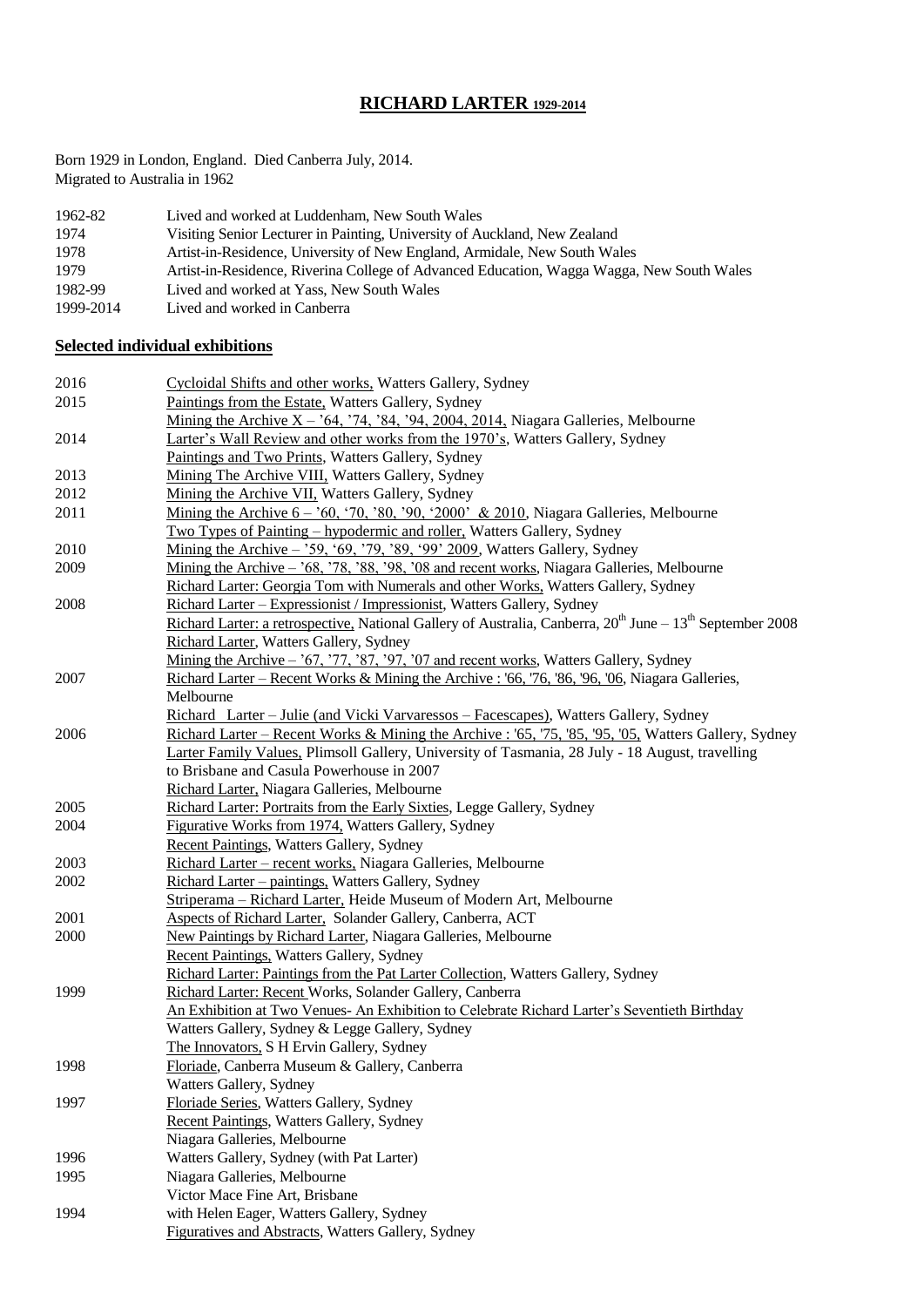| 1993 | Niagara Galleries, Melbourne                                                                |
|------|---------------------------------------------------------------------------------------------|
|      | Figures (with Euan Macleod), Watters Gallery, Sydney                                        |
| 1992 | Wisteria & Melbourne and Sydney at Night, Watters Gallery, Sydney                           |
| 1991 | Richard Larter - Paintings: 1965 - 1985, Museum of Contemporary Art, Brisbane               |
|      | Niagara Galleries, Melbourne                                                                |
|      | Victor Mace Fine Art Gallery, Brisbane                                                      |
| 1990 | Watters Gallery, Sydney (abstract paintings)                                                |
|      | Legge Gallery, Sydney (figurative paintings)                                                |
| 1988 | Watters Gallery, Sydney                                                                     |
| 1987 | Anima Gallery, Adelaide                                                                     |
| 1986 | Victor Mace Fine Art Gallery, Brisbane                                                      |
|      | An Exhibition of Recent Paintings, Watters Gallery, Sydney                                  |
| 1985 | Anima Gallery, Adelaide                                                                     |
|      | Richard Larter: A Survey 1985, Queensland University Art Museum and touring                 |
|      | Gerstman Abdallah Fine Arts International, Melbourne                                        |
| 1984 | Paintings from Recent Series, Watters Gallery, Sydney                                       |
| 1983 | Stuart Gerstman Galleries, Melbourne                                                        |
| 1982 | Memories of Travel, Watters Gallery, Sydney                                                 |
| 1981 | Stuart Gerstman Galleries, Melbourne                                                        |
| 1980 | Solander Gallery, Canberra                                                                  |
|      | <b>Abstract Paintings, Watters Gallery, Sydney</b>                                          |
| 1979 | Watters Gallery, Sydney                                                                     |
|      | Stuart Gerstman Galleries, Melbourne                                                        |
| 1978 | Powell Street Gallery, Melbourne                                                            |
| 1977 | Ray Hughes Gallery, Brisbane                                                                |
|      | Watters Gallery, Sydney                                                                     |
|      | Richard Larter, Works on Paper Gallery, Sydney                                              |
| 1976 | Ray Hughes Gallery, Brisbane                                                                |
|      | Watters Gallery, Sydney                                                                     |
|      | Art Gallery of South Australia, Adelaide (Link exhibition)                                  |
| 1975 | Watters Gallery, Sydney                                                                     |
|      | Abraxas Gallery, Canberra                                                                   |
| 1974 | Barry Lett Galleries, Auckland, New Zealand                                                 |
| 1972 | Watters Gallery, Sydney                                                                     |
| 1971 | Watters Gallery, Sydney                                                                     |
| 1970 | Watters Gallery, Sydney                                                                     |
| 1969 | Watters Gallery, Sydney                                                                     |
| 1968 | Watters Gallery, Sydney                                                                     |
| 1967 | Watters Gallery, Sydney (non-exhibition in protest against the Mike Brown obscenity charge) |
| 1966 | Watters Gallery, Sydney                                                                     |
| 1965 | Watters Gallery, Sydney                                                                     |
|      |                                                                                             |

## **Selected group exhibitions**

| 2017    | An Idiosyncratic Selection, Watters Gallery, Sydney                                                         |
|---------|-------------------------------------------------------------------------------------------------------------|
| 2016    | Celebrating 40 years, University of Queensland Art Museum, Brisbane, QLD                                    |
|         | Heads, Watters Gallery, Sydney                                                                              |
| 2015    | Sydney Contemporary Artfair, Carriageworks, Redfern                                                         |
| 2014-15 | Pulse, Canberra Museum and Art Gallery, ACT                                                                 |
| 2014    | Five Decades at Watters Gallery, S H Ervin Gallery, Sydney                                                  |
|         | Watters Gallery Fifty Years, Watters Gallery, Sydney                                                        |
|         | Pop to Popism, Art Gallery of New South Wales                                                               |
| 2013    | Sydney Contemporary Artfair, Carriageworks, Sydney                                                          |
|         | 27th Summer Exhibition, Watters Gallery, Sydney                                                             |
| 2012    | Melbourne Artfair 2012, Royal Exhibition Gallery, Melbourne                                                 |
| 2011    | Frank's Flat, Maitland Regional Art Gallery, NSW                                                            |
|         | Pat Corrigan - Collector, Maitland Regional Art Gallery, NSW                                                |
|         | Modern Australian Painting, Charles Nodrum Gallery, Melbourne                                               |
| 2010    | Art Month Sydney: A Special Exhibition, Watters Gallery, Sydney                                             |
|         | Something in the Air – collage and assemblage in Canberra Region Art, Canberra Museum and                   |
|         | Gallery, Canberra                                                                                           |
|         | This Way $Up$ – an exhibition series of recent abstract painting, 6-30 October, ANU School of Art, Canberra |
|         | Muster, 23 Nov – 17 Dec, Niagara Galleries, Melbourne                                                       |
|         | <b>Summer Exhibition, Watters Gallery, Sydney</b>                                                           |
|         | Melbourne Artfair 2010, Royal Exhibition Gallery, Melbourne                                                 |
|         |                                                                                                             |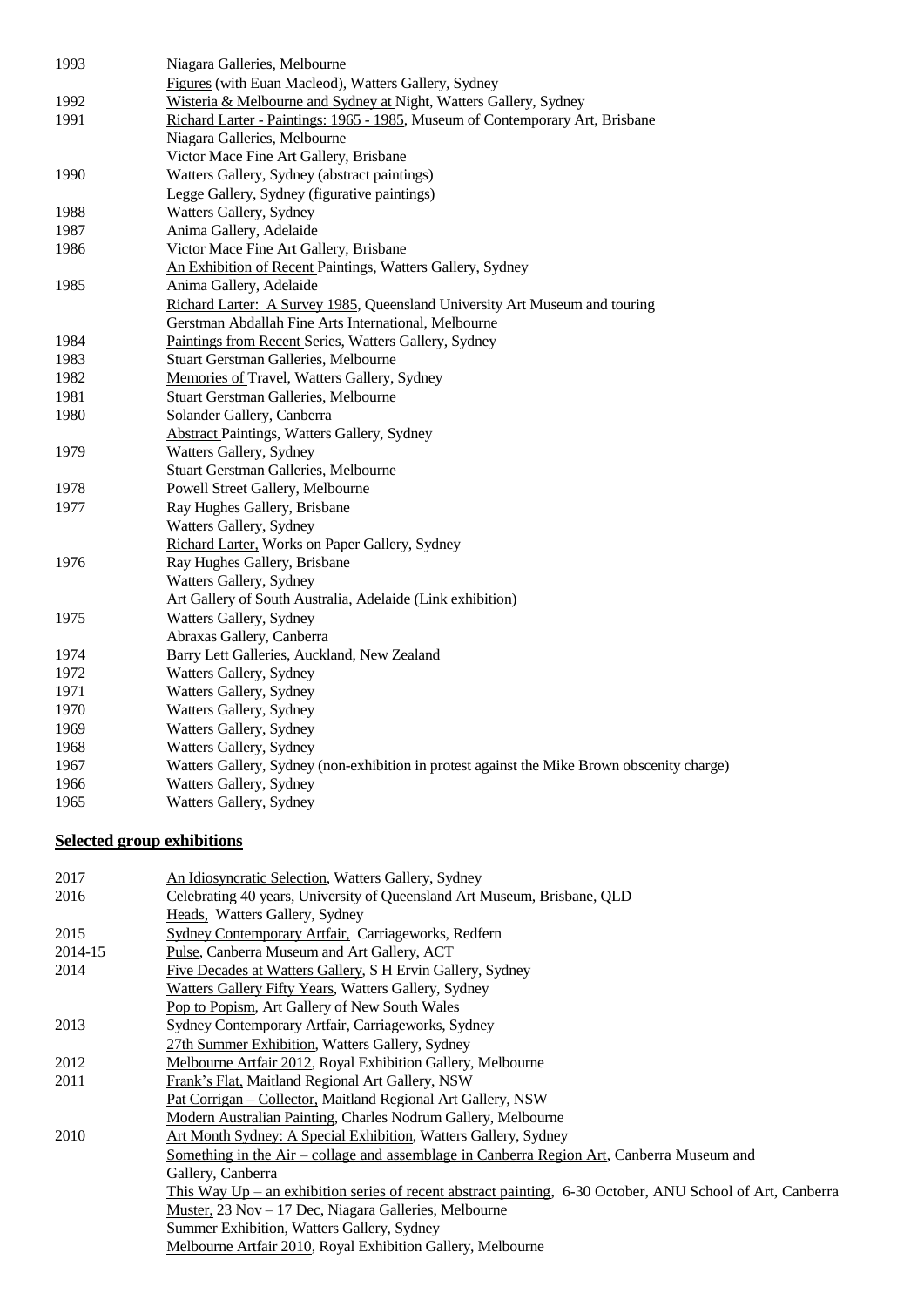| 2009    | <u>Born to be Wild – The Motorcycle in Australia, Penrith Regional Gallery &amp; Lewers Bequest, <math>31st</math> Jan – 4th April</u><br>Derek O'Connor & Richard Larter, Works on Paper, Legge Gallery, Sydney |
|---------|------------------------------------------------------------------------------------------------------------------------------------------------------------------------------------------------------------------|
|         | 2008 Revisited, Watters Gallery, Sydney                                                                                                                                                                          |
|         | Finalist, Archibald Prize, Art Gallery of New South Wales                                                                                                                                                        |
| 2008    | Melbourne Artfair 2008, Royal Exhibition Gallery, Melbourne                                                                                                                                                      |
|         | <b>Stock Show, Watters Gallery, Sydney</b>                                                                                                                                                                       |
|         | Reflections – Canberra Museum and Gallery Collection, Canberra Museum and Art Gallery, Canberra                                                                                                                  |
| 2007    | Andy and Oz: parallel visions, 20 October - 30 December The Andy Warhol Museum, Pittsburgh, USA                                                                                                                  |
| 2006    | Blue Chip VIII – The Collectors' Exhibition, Niagara Galleries, Melbourne                                                                                                                                        |
|         | Watters Gallery 20th Summer Exhibition, Watters Gallery, Sydney                                                                                                                                                  |
|         | Melbourne Art Fair 2006, Royal Exhibition Building, Melbourne                                                                                                                                                    |
|         | Fleurieu Peninsular Landscape Prize, selected, Fleurieu Peninsular, South Australia                                                                                                                              |
| 2005    | Sedition, Casula Powerhouse, Sydney                                                                                                                                                                              |
|         | 2004 Revisited, Watters Gallery, Sydney                                                                                                                                                                          |
| 2004    | 4.6% - 25 works from the Union Art Collection, Sir Hermann Black Gallery, Sydney                                                                                                                                 |
|         | Melbourne Art Fair 2004, Royal Exhibition Building, Melbourne                                                                                                                                                    |
| 2003    | Seven Paintings, Watters Gallery, Sydney                                                                                                                                                                         |
|         | Watters Gallery 18th Summer Exhibition, Watters Gallery, Sydney                                                                                                                                                  |
| 2002/03 | Many Happy Returns : Celebrating Heide's 21 <sup>st</sup> Birthday, Heide Museum of Modern Art, Bulleen                                                                                                          |
| 2002    | Richard Larter & Vicki Varvaressos: Figurative Paintings from the 70's and 80's, Watters Gallery, Sydney                                                                                                         |
|         | Abstraction II, Charles Nodrum Gallery, Melbourne                                                                                                                                                                |
|         | Melbourne Art Fair 2002, Royal Exhibition Building, Melbourne                                                                                                                                                    |
|         | Archival Oils Exhibition, Watters Gallery, Sydney                                                                                                                                                                |
|         | Field Work: Australian Art 1968 - 2002, National Gallery of Victoria, Melbourne                                                                                                                                  |
|         | Large Paintings, Watters Gallery, Sydney                                                                                                                                                                         |
| 2001    | Watters Gallery 17th Summer Exhibition, Watters Gallery, Sydney<br>Blue Chip II: The Collectors Exhibition. Niagara Galleries, Melbourne                                                                         |
|         | A Century of Collecting 1901-2001. Ivan Dougherty Gallery, Sydney                                                                                                                                                |
|         | Coincidences, Spiral Arm Gallery, Canberra                                                                                                                                                                       |
|         | Robert Klippel, Richard Larter, Tony Tuckson; Holmes a Court Gallery, Perth                                                                                                                                      |
|         | 9th International Works on Paper Fair, Byron Kennedy Hall, Fox Studios, Sydney                                                                                                                                   |
|         | Chroma Archival Oils Exhibition: Part of The Watters Gallery 16 <sup>th</sup> Summer Exhibition, Watters Gallery, Sydney                                                                                         |
| 2000    | Restricting the Palette: Colour and Land, Canberra School of Art Gallery, Canberra                                                                                                                               |
|         | Watters Gallery 15th Summer Exhibition, Watters Gallery, Sydney                                                                                                                                                  |
|         | On the Brink: abstraction of the 90's, Heide Museum of Modern Art & John Reed Galleries, Melbourne                                                                                                               |
|         | Selected Works, Watters Gallery, Sydney                                                                                                                                                                          |
|         | <b>Abstract Painting Derived From Landscape, Watters Gallery, Sydney</b>                                                                                                                                         |
|         | Melbourne Art Fair 2000, Royal Exhibition Building, Melbourne                                                                                                                                                    |
| 1999-00 | On the Road: The Car in Australian Art, Heide Museum of Modern Art, Melbourne                                                                                                                                    |
| 1999    | Erotic, Melbourne Fine Art Gallery                                                                                                                                                                               |
|         | Watters Gallery 14th Summer Exhibition, Watters Gallery, Sydney                                                                                                                                                  |
| 1998    | Symbiosis, Utopia Art Sydney; New England Regional Art Museum, Armidale, New South Wales                                                                                                                         |
|         | The Female Form Divine, Monash University Gallery, Melbourne                                                                                                                                                     |
|         | Blue Chip Choice: An Exhibition of Important Australian Paintings, Niagara Galleries, Melbourne                                                                                                                  |
|         | The Laverty Collection, Museum of Contemporary Art, Sydney<br>Art and Furniture of the 1960's, Charles Nodrum Gallery, Melbourne                                                                                 |
|         | Watters Gallery 13th Summer Exhibition, Watters Gallery, Sydney                                                                                                                                                  |
|         | Sixth Australian Contemporary Art Fair, Royal Exhibition Building, Melbourne                                                                                                                                     |
| 1997    | Of The Air: Warfare (Ian Howard, Richard Larter, Ken Whisson), Watters Gallery, Sydney                                                                                                                           |
|         | <b>Summer Exhibition, Watters Gallery, Sydney</b>                                                                                                                                                                |
|         | Works from Stock, Watters Gallery, Sydney                                                                                                                                                                        |
|         | Symbiosis, Utopia Art Sydney                                                                                                                                                                                     |
|         | Wall to Wall, National Gallery of Australia, Canberra                                                                                                                                                            |
| 1996    | Adelaide Biennial of Australian Art, Art Gallery of South Australia                                                                                                                                              |
|         | Triennial of Australian Contemporary Art, National Gallery of Victoria                                                                                                                                           |
|         | Clemenger Award (Winner), National Gallery of Victoria                                                                                                                                                           |
|         | <b>Summer Exhibition, Watters Gallery, Sydney</b>                                                                                                                                                                |
|         | A Special Exhibition of Paintings, Watters Gallery, Sydney                                                                                                                                                       |
|         | Kedumba Drawing Award, Kedumba Gallery, Wentworth Falls, New South Wales                                                                                                                                         |
|         | New Paint New Work, Utopia Art Sydney                                                                                                                                                                            |
|         | Fifth Australian Contemporary Art Fair, Royal Exhibition Building, Melbourne                                                                                                                                     |
|         | The Contemporary Collection - Part 2, Sir Hermann Black Gallery, University of Sydney                                                                                                                            |
| 1995/96 | Into and Out of Abstraction (with Dick Watkins & Howard Arkley), National Gallery of Victoria                                                                                                                    |
|         | Australian Art 1940-1990, Museum of Fine Arts, Gifu, Japan                                                                                                                                                       |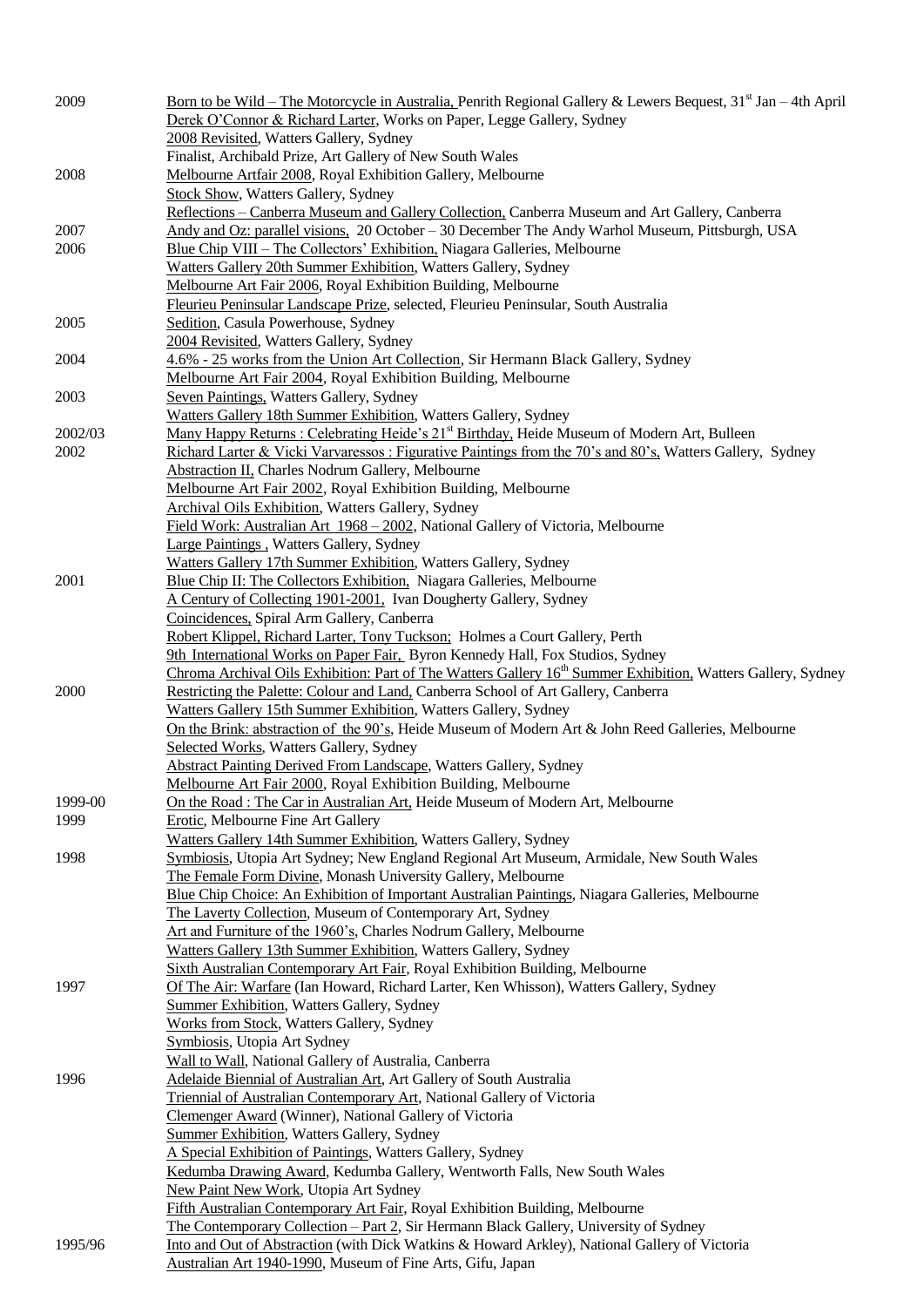| 1995 | 1968, National Gallery of Australia, Canberra                                                                                                                  |
|------|----------------------------------------------------------------------------------------------------------------------------------------------------------------|
|      | <b>Summer Exhibition, Watters Gallery, Sydney</b>                                                                                                              |
| 1994 | Paintings, Prints and Drawings from the Collection, Museum of Contemporary Art, Brisbane                                                                       |
|      | The Baillieu Myer Collection of the 80's, Museum of Modern Art, Heide, Melbourne                                                                               |
|      | The Abstract Show, Wollongong City Gallery<br>Fourth Australian Contemporary Art Fair, Royal Exhibition Building, Melbourne                                    |
|      | <b>Summer Exhibition, Watters Gallery, Sydney</b>                                                                                                              |
|      | Large Paintings from Stock, Watters Gallery, Sydney                                                                                                            |
| 1993 | Death, Ivan Dougherty Gallery, Sydney                                                                                                                          |
|      | Works from the Collection, Museum of Contemporary Art, Brisbane                                                                                                |
|      | After the Field, Utopia Art, Sydney                                                                                                                            |
|      | After the Field, Manly Art Gallery and Museum, Sydney                                                                                                          |
|      | Richard Larter, Ron Lambert, John Peart, Watters Gallery, Sydney                                                                                               |
|      | Art and Politics, Museum of Contemporary Art, Brisbane<br>Group Show: with John Peart and Ron Lambert, Watters Gallery, Sydney                                 |
|      | Contemporary Australian Painting: Works from the Allen Allen & Hemsley collection, Melbourne International                                                     |
|      | Festival; Westpac Gallery, Victorian Arts Centre                                                                                                               |
|      | Looking at Art: Summer Exhibition No.8, Watters Gallery, Sydney                                                                                                |
| 1992 | Contemporary Australian Drawing, Museum of Contemporary Art, Brisbane                                                                                          |
|      | Collages, Watters Gallery, Sydney                                                                                                                              |
|      | Artists from Canberra and Districts in the Parliament House Art Collection, Parliament House, Canberra                                                         |
|      | Contemporary Australian Drawings from the Collection                                                                                                           |
|      | Looking Through, Watters Gallery, Sydney<br>Art Gallery of New South Wales; Lanyon Galleries, A.C.T.; Campbelltown Regional Gallery                            |
|      | <b>Australian Drawings of This Century Josef Lebovic Gallery, Sydney</b>                                                                                       |
|      | Group Exhibition, Watters Gallery, Sydney                                                                                                                      |
|      | <b>Abstract Works Museum of Contemporary Art, Brisbane</b>                                                                                                     |
|      | Oz Pop, Art Gallery of Western Australia                                                                                                                       |
|      | The Sex Show, Museum of Contemporary Art, Brisbane                                                                                                             |
|      | The Max Watters' Collection, Muswellbrook Town Hall & Art Gallery, New South Wales                                                                             |
|      | Third Australian Contemporary Art Fair, Royal Exhibition Building, Melbourne                                                                                   |
| 1991 | <b>Summer Exhibition, Watters Gallery, Sydney</b><br>Artists Make Books, exhibition of artists' books, curated by Christine Johnson, Linden Gallery, Melbourne |
|      | Off the Wall, In the Air; A Seventies Selection, Monash University and Australian Centre for Contemporary Art,                                                 |
|      | Melbourne                                                                                                                                                      |
|      | Objects of Fascination, Watters Gallery, Sydney                                                                                                                |
|      | <b>SHE: Portrayals of Woman, Watters Gallery, Sydney</b>                                                                                                       |
|      | Cross Currents: contemporary New Zealand and Australian art in the Chartwell Collection, Waikato Museum of Art and                                             |
|      | History, Hamilton, New Zealand                                                                                                                                 |
|      | Selected Australian Art: Colonial to Modern, Deutscher Fine Art, Melbourne<br>The Figure, Graham Gallery, Kembla Heights, New South Wales                      |
| 1990 | Art on the Campus, Ivan Dougherty Gallery, Sydney                                                                                                              |
|      | Upstairs Summer Exhibition No.5, Watters Gallery, Sydney                                                                                                       |
|      | Visual Instincts, a major survey of contemporary Australian paperworks, Holdsworth Galleries, Sydney                                                           |
|      | Canbrart: A Selection of Works by Artists from the A.C.T. and Districts, Drill Hall Gallery, Canberra                                                          |
|      | Selected Australian Art 1850-1970, Deutsher Fine Art, Melbourne                                                                                                |
|      | <b>Stock Show, Watters Gallery, Sydney</b>                                                                                                                     |
|      | Works on Paper: 40 works 40 artists, Watters Gallery, Sydney<br>The Cow Show, Legge Gallery, Sydney                                                            |
|      | L'ete Australien a Montpelier: 100 chefs d'oeuvre de la peinture Australienne, Musee Fabre, Galerie Saint Ravy, France                                         |
|      | (in conjunction with the Australian National Gallery, Canberra)                                                                                                |
|      | Second Australian Contemporary Art Fair, Royal Exhibition Building, Melbourne                                                                                  |
|      | Summer Exhibition No.6, Watters Gallery, Sydney                                                                                                                |
| 1989 | Prints and Australia: Pre-settlement to Present, Australian National Gallery, Canberra                                                                         |
|      | Australian Paintings from the Joseph Brown Collection, Art Gallery of New South Wales                                                                          |
|      | Australian Art Post 1960, Deutscher Gertrude St, Melbourne<br>Paintings from Stock, Watters Gallery, Sydney                                                    |
|      | A Show of Heads, Watters Gallery, Sydney                                                                                                                       |
|      | First View from the Collection, Museum of Contemporary Art, Brisbane                                                                                           |
|      | Works from Stock, Watters Gallery, Sydney                                                                                                                      |
|      | Portrait of a Gallery, Watters Gallery 25th anniversary exhibition, touring 8 regional centres until 1991                                                      |
|      | Work from the Studios of, with Robert Klippel, Jon Plapp, Vicki Varvaressos, Helen Eager & Ian Bettinson                                                       |
|      | Summer Exhibition No.5, Watters Gallery, Sydney                                                                                                                |
| 1988 | Australian Art: 1920's - 1980's, Deutscher Fine Art, Melbourne<br>The Great Australian Art Exhibition, Queensland Art Gallery then all State galleries         |
|      |                                                                                                                                                                |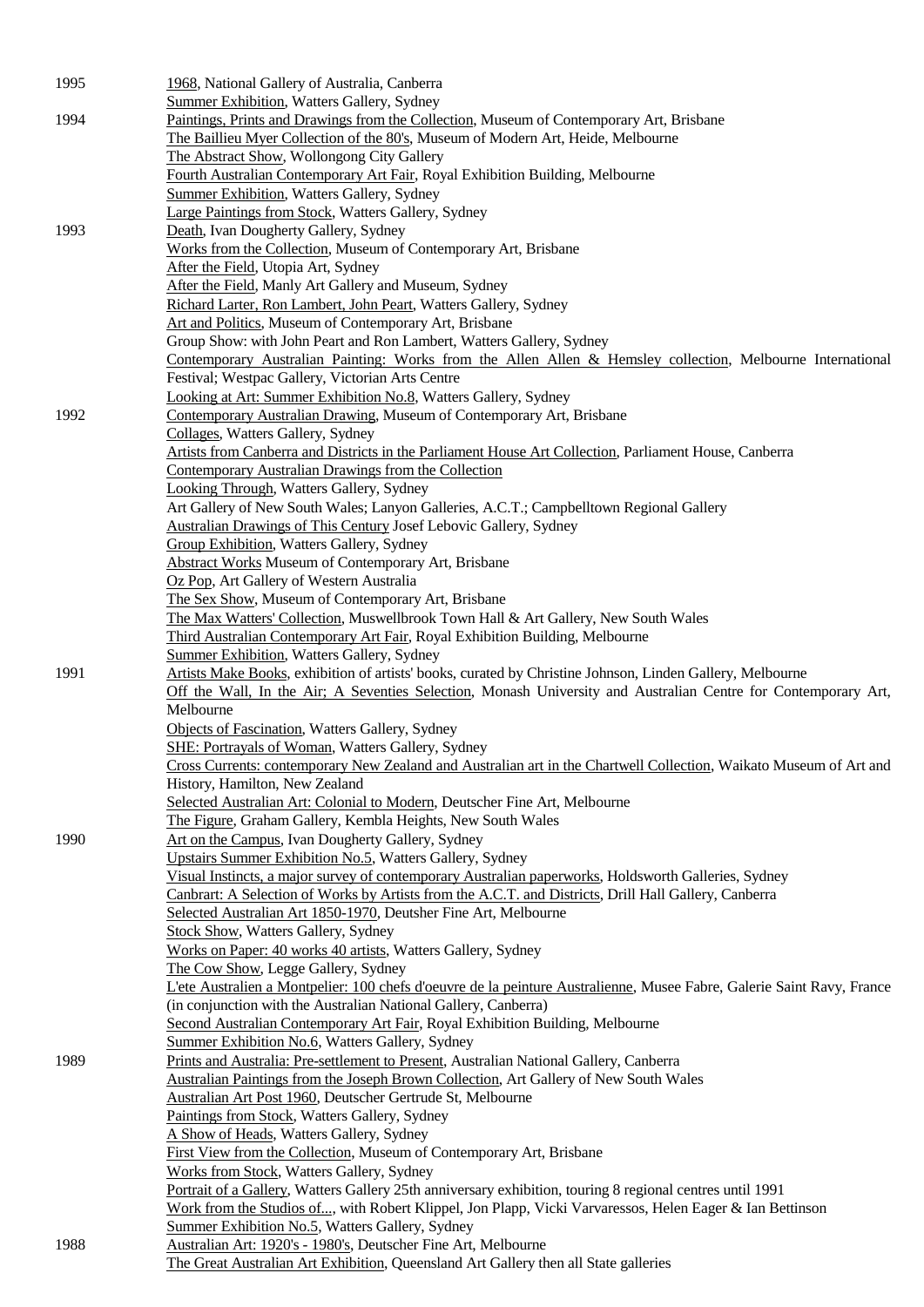|      | First Australian Contemporary Art Fair, Royal Exhibition Building, Melbourne                                 |
|------|--------------------------------------------------------------------------------------------------------------|
|      | Drawing in Australia from the 1770's to 1980, Australian National Gallery, Canberra                          |
|      | Australian Art Post 1960, inaugural exhibition, Deutscher, Gertrude Street, Melbourne                        |
|      | Max Watters' Collection, Muswellbrook Art Gallery, New South Wales                                           |
|      | Australian Decorative Arts 1900-1980, Australian National Gallery, Canberra                                  |
|      | The Caddy Collection, Watters Gallery, Sydney                                                                |
|      | Australian Art of the Last 20 Years, Museum of Contemporary Art, Brisbane                                    |
|      | Summer Exhibition No.4, Watters Gallery, Sydney                                                              |
| 1987 | Field to Figuration, National Gallery of Victoria, Melbourne                                                 |
|      | Works from the Collection, Wollongong Art Gallery, New South Wales                                           |
|      | Contemporary Art in Australia-a review, Museum of Contemporary Art, Brisbane                                 |
|      | Australian Masters 1987, Solander Gallery, Canberra                                                          |
| 1986 | Oz Drawing Now, Holdsworth Contemporary Galleries, Sydney                                                    |
|      | Thirty Three Male Painters (The Male Sensibility?), Heide Park and Art Gallery, Melbourne                    |
|      | Australian Art, Colonial to Modern, Deutscher Fine Art at Parmelia Hilton Hotel, Perth and `Lindsay', Sydney |
|      | Works from Stock, Watters Gallery, Sydney                                                                    |
|      | Two Centuries of Australian Painting, Orange Regional Gallery, New South Wales                               |
|      | Works on Paper: 1950 to the Present, 312 Lennox Street Gallery, Melbourne                                    |
| 1985 | Recent Acquisitions of Australian Prints, Australian National Gallery                                        |
|      | Selected Works from the Last Two Decades, Pinacotheca, Melbourne                                             |
|      | Paintings from Stock, Watters Gallery, Sydney                                                                |
|      | Thirty Years On, a survey of works on paper, Pinacotheca, Melbourne                                          |
| 1984 | Australian Works on Paper from 1940, Garry Anderson Gallery, Sydney                                          |
|      | Works on Paper, Campbelltown Art Gallery, New South Wales                                                    |
| 1983 | The Mosaic, The Grid, Art Gallery of New South Wales                                                         |
|      | Richard Larter, John Peart, Watters Gallery, Sydney                                                          |
|      | Acquisitions 1973-1983, University Art Museum, University of Queensland                                      |
|      | Some Figurative Paintings, Watters Gallery, Sydney                                                           |
|      | Figures and Faces Drawn from Life, Heide Park and<br>Art Gallery, Melbourne                                  |
|      | Australian Perspecta, 1983, Art Gallery of New South Wales, Sydney                                           |
|      | Recent Australian Painting: A Survey 1970-1983, Art Gallery of South Australia                               |
| 1982 | Australian Painting and Sculpture 1956-1981, Survey from the Collection, Art Gallery of New South Wales      |
| 1981 | Three Years On, Exhibition of Acquisitions, Art Gallery of New South Wales                                   |
|      | Spectres of our Time, Royal South Australian Society of Arts, Adelaide                                       |
| 1980 | Recent Paintings from the studios ofRichard Larter, John Peart, David Rankin, Jon Plapp, Watters Gallery,    |
|      | Sydney                                                                                                       |
|      | <b>Exhibition</b> , Watters Gallery, Sydney                                                                  |
|      | Works on Paper, Watters Gallery, Sydney                                                                      |
|      | Videos, Watters Gallery, Sydney                                                                              |
| 1979 | Drawing 79, Stuart Gerstman Galleries, Melbourne                                                             |
|      | Works on Paper, Watters Gallery, Sydney                                                                      |
|      | Acquisitions 1978 & 1979, Ballarat Fine Art Gallery, Victoria                                                |
| 1978 | Sydney Biennale - White Elephant or Red Herring?, Art Gallery of New South Wales                             |
|      | 21st Tasmanian Art Gallery Exhibition, Hobart                                                                |
|      | Lost and Found: Objects and Images, Ewing and George Paton Galleries, University of Melbourne                |
|      | Tapestry and the Australian Painter, National Gallery of Victoria, Melbourne                                 |
|      | Contemporary Australian Drawing, Western Australian Art Gallery, Perth                                       |
|      | <b>Abstraction, Watters Gallery, Sydney</b>                                                                  |
|      | Artist's Books Bookworks, touring                                                                            |
|      | Act 1, exhibition of performance and participating art, Canberra                                             |
| 1977 | Illusions & Reality, Art Gallery of South Australia and Art Gallery of New South Wales                       |
|      | Ghost Who Walks Can Never Die, Newcastle Region Art Gallery                                                  |
|      | Darnell de Gruchy Invitation Purchase Award, Brisbane                                                        |
|      | Acquisitions 1976 & 1977, Ballarat Fine Art Gallery, Victoria                                                |
| 1976 | Thinking on Paper, Contemporary Arts Society, Adelaide                                                       |
|      | Mask Show, Mildura Arts Centre                                                                               |
|      | Exhibition of Post Object Art Installations, Experimental Art Foundation, Adelaide                           |
|      | Peripheral Pictures, (films) George Paton Gallery, University of Melbourne                                   |
|      | The Road Show, Shepparton Art Gallery, Victoria                                                              |
|      | Outlines of Australian Printmaking, Ballarat Fine Art Gallery, Victoria                                      |
|      | Trustees Prize, Queensland Art Gallery, Brisbane                                                             |
|      | Aspects of Australian Art, Art Gallery of New South Wales, Sydney                                            |
|      | Abraxas Gallery, Canberra                                                                                    |
|      | Acquisitions 1976, Newcastle Region Art Gallery, New South Wales                                             |
| 1975 | Women in Art, WAIT, Perth                                                                                    |
|      | Inaugural exhibition, Devonport Gallery, Tasmania                                                            |
|      |                                                                                                              |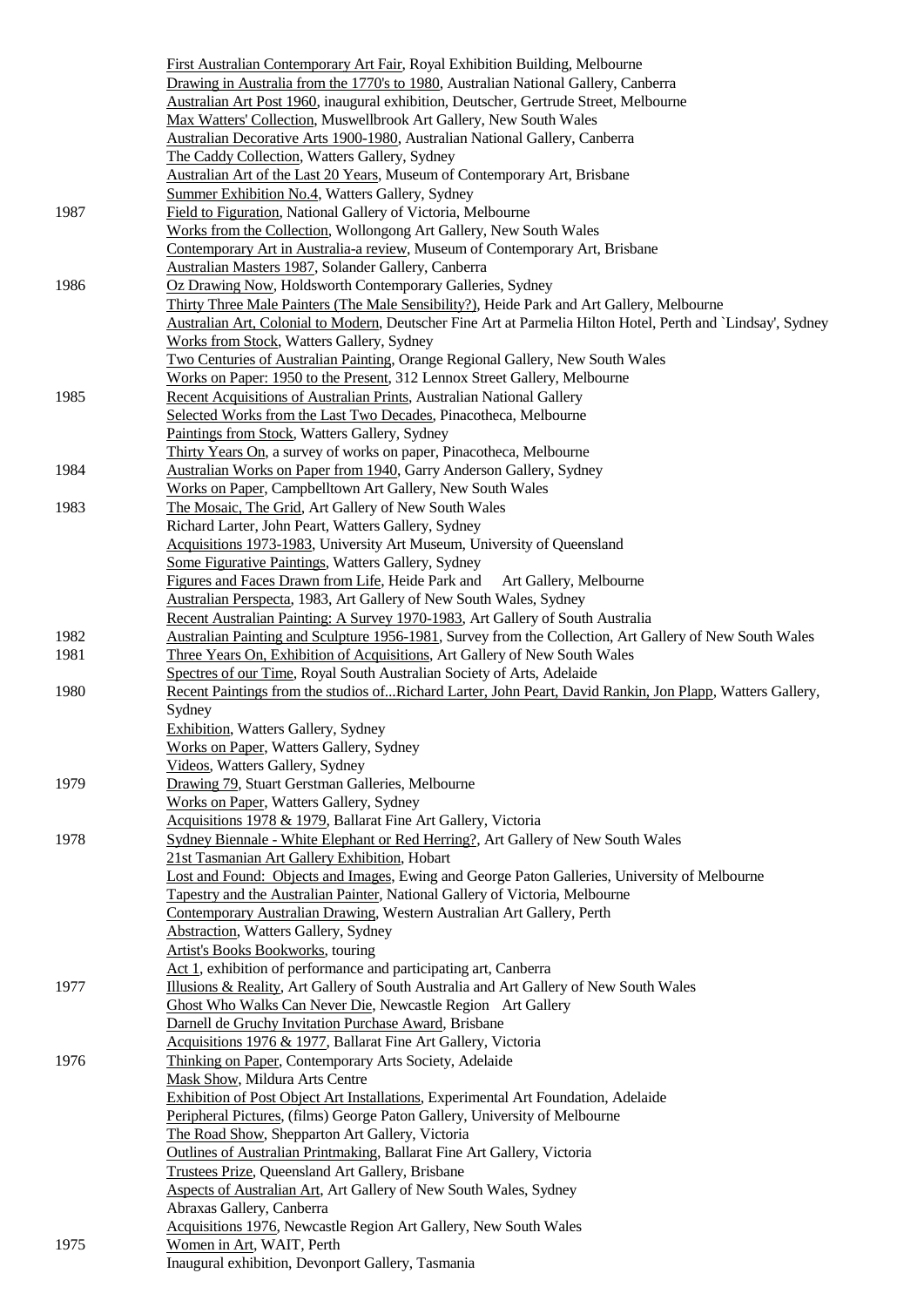Philip Morris Arts Purchase Grant, 2nd Annual Exhibition, Melbourne City Gallery

| 1974 | 3+3+1+3, Chapman Powell Street Gallery, Melbourne                                             |
|------|-----------------------------------------------------------------------------------------------|
|      | Ten Years, Watters Gallery, Sydney                                                            |
|      | Philip Morris Arts Purchase Grant, 1st Annual Exhibition, Ballarat Fine Art Gallery, Ballarat |
| 1973 | Recent Australian Art, Art Gallery of New South Wales Sydney                                  |
|      | Project Show, Contemporary Art Society, Sydney                                                |
| 1971 | The Nude in Recent Painting, Gallery One Eleven, Brisbane                                     |
|      | Yellow House, (various artists) Kings Cross, Sydney                                           |
| 1967 | Sydney Painters, Auckland Festival of Art, Auckland, New Zealand                              |
| 1966 | The New Art Scene, Contemporary Art Society, Adelaide                                         |
| 1965 | Avant-Garde exhibition, Contemporary Art Society, Sydney                                      |

## **Awards/Prizes**

- 1965 Berrima Art Prize
- 1966 Muswellbrook Art prize
- 1967 Perth Prize for Drawing, Art Gallery of Western Australia
- 1976 Queensland Art Gallery Trustees Prize
- 1983 Broken Hill Centenary Art Acquisitive Prize
- 1996 Clemenger Contemporary Art Award, National Gallery of Victoria
- 2011 Awarded OAM for services to visual arts as a painter

### **Collections**

Alice Springs Art Collection ANZ Bank Artbank Art Gallery of New South Wales Art Gallery of South Australia Bendigo Art Gallery, Victoria National Gallery of Australia, Canberra Western Australian Art Gallery National Gallery of Victoria Queensland Art Gallery University of Sydney Tasmanian Museum and Art Gallery Tasmanian CAE, Launceston World Bank Newcastle Region Art Gallery, New South Wales Mildura Arts Centre, Victoria Flinders University, Adelaide Muswellbrook Shire Collection, New South Wales Macquarie University, New South Wales Bathurst Regional Art Gallery, New South Wales Monash University, Victoria Ipswich Art Gallery, Queensland Wollongong City Art Gallery, New South Wales State College of Victoria Shepparton Art Gallery, Victoria University of New South Wales Geelong Art Gallery, Victoria Cairns Municipal Collection, Queensland National Bank Collection

New Parliament House, Canberra Robert Holmes a' Court Collection City Art Institute, Sydney Estee Lauder, New York Centre for Contemporary Art, Hamilton, New Zealand Queen Victoria Museum and Art Gallery, Launceston Coffs Harbour Municipal Collection, New South Wales University Art Museum, University of Queensland Western Australian Institute of Technology New England Regional Art Museum, New South Wales Burnie Art Gallery, Tasmania Wagga Wagga City Art Gallery, New South Wales Burnie CAE, Tasmania Gold Coast City Art Gallery, Queensland Baker & McKenzie Mornington Peninsula Regional Gallery, Victoria University of Western Australia Broken Hill Art Gallery, New South Wales Auckland City Art Gallery, New Zealand Allen Arthur Robertson Ballarat Fine Art Gallery, Victoria BHP Collection Brisbane C.A.E. N.R.M.A. Maitland Regional Gallery Latrobe Valley Arts Centre, Victoria IBM Collection Townsville Teachers' College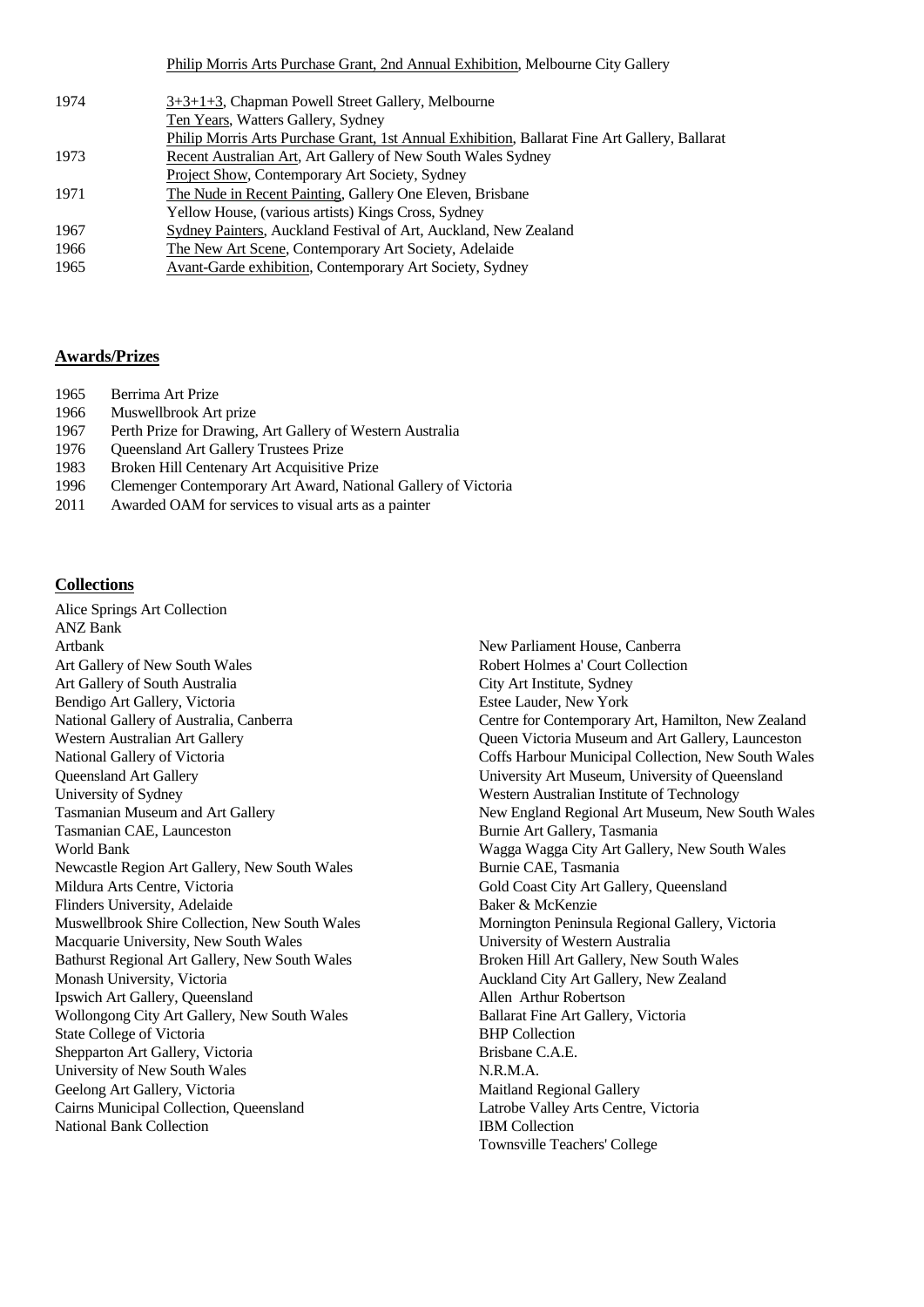#### **Selected Bibliography**

**Adams, Bruce: `**Imagery in distorted humanity', Sunday Telegraph, 14/10/73 **Adams, Bruce: `**Recent Australian Art, Art Gallery of New South Wales', Art and Australia March 1974 **Allen, Christopher:** Art in Australia: from Colonization to Postmodernism, Thames & Hudson, London, 1997 **Allen, Christopher:** 'The Bride Stripped Bare' review Larter retrospective NGA, The Weekend Australian, 16-17 August 2008 Australian Art Collector: '50 of Australia's most collectable artists', no.39, 2007 Australian Art Collector: 'Australia's 50 most collectable artists', no.19, 2002 **Auty, Giles:** The Weekend Australian, 10-11/1/98 **Baker, James:** From the Landscape: A review of the influence of the landscape in contemporary art, Museum of Contemporary Art publication, 1991 **Baker, James:** `Art and Politics', Museum of Contemporary Art Bulletin, March 1993 **Barclay, Alison:** 'Larter on a roll without needle', Herald Sun, 15/3/96 Baum, Caroline: `A loom with a view' Good Weekend 25/4/87 **Berger, George: `**Sad Zack Sex', The Sydney Jewish News, 17/7/70 **Binns, Vivienne:** 'Pat Larter', Art & Australia, vol.34, no.4, 1997, p.524-5 **Bonython, Kym:** Modern Australian Painting 1970-1975, Rigby, 1976 **Bonython, Kym:** Modern Australian Painting 1950-1975, Rigby, 1980 **Borlase, Nancy:** Sydney Morning Herald, 3/9/77 **Borlase, Nancy:** Sydney Morning Herald, 31/3/79 **Borlase, Nancy:** 'Commanding a new threshold', The Sydney Morning Herald, 19/7/80, p.19 **Brasch, Nicholas:** The Arts in Australia : Visual Arts, Heinman, 2005 **Broinowski, Alison:** The Yellow Lady: Australian Impressions of Asia, Oxford University Press, Melbourne, 1996 **Brook, Donald:** Sydney Morning Herald, 10/7/69 **Butler, Roger**: The streets as art galleries – walls sometimes speak: poster art in Australia, exhibition catalogue, National Gallery of Australia, 1993 **Cantrills' Filmnotes** no's 31/32 November 1979 **Cantrills' Filmnotes** no's 37/38 April 1982 **Catalano, Gary:** The Earlier Paintings of Richard Larter Art and Australia, vol.11, no.1, 1973 **Catalano, Gary:** Artists as Printmakers, Imprint, 1976 no.2 **Catalano, Gary:** The Years of Hope: Australian Art and Criticism 1959-1968, Oxford University Press, Melbourne, 1981 **Catalano, Gary:** The Bandaged Image: a study of Australia's artists' books, Hale & Iremonger, Sydney, 1983 **Catalano, Gary:** `Larter's leaping eye on life', The Age, 1/8/85 **Catalano, Gary:** 'Many hands make artwork', The Age, 18/5/88 **Chapman, Christopher** (ed), Adelaide Biennial of Australian Art, Art Board of South Australia, 1996 **Clark, Deborah:** 'Pat Larter: eat me', in Christopher Chapman, 1996 Adelaide Biennial of Australian Art, Art Gallery Board of South Australia, Adelaide, 1996 **Clark, Deborah:** 'Richard Larter: pornography is the theory, painting is the practice', 1996 Adelaide Biennial of Australian Art, Art Gallery Board of South Australia, Adelaide, 1996 **Contemporary Australian Art: A Radiovision Feature for secondary schools, A.B.C. Contemporary Australian paintings: works from the Allen Allen & Hemsley collection**, exhibition catalogue, Westpac Gallery, Victorian Arts Centre, Sydney, 1993 **Crawford, Ashley:** 'Artistic differences', The Age, 17/12/2003 **Crombie, Isobel(ed):** Flagship:Australian Art in the National Gallery of Victoria 1790 – 2000 NGV, 2002 **De Groen, Geoffrey:** ``Bizarre, inspired eccentricity', The Canberra Times, 30/5/75 **Delaney, Max & Hammond, Kirrily** (eds), Extra-aesthetic: 25 views of the Monash University collection, exhibition catalogue, Monash University Museum of Art, Melbourne, 2005 **Desmond, Michael & Dixon, Christine**: *1968*, exhibition catalogue, National Gallery of Australia, 1995 **Dowse, Barbara**: 'The Floriade Series in context', exhibition catalogue, Canberra Museum & Gallery, 1998 **Drury, Nevill (ed.):** New Art Two: new directions in contemporary Australian art, Craftsman House, 1988 **Eagle, Mary: `**A message from the media', The Age, 1/3/78 **Eagle, Mary & Jones, John:** A Story of Australian Painting, Macmillan, Sydney, 1994 **Eccles, Jeremy:** 'Pop artist fascinated by culture', (obituary) The Sydney Morning Herald, 20/8/14 **Ewing and George Paton Galleries, `**Lost and Found: Objects & Images', catalogue, 1978 **Exci (ting new `Zine)**: Shadow Cabinet `Zine, Permanent Press, Melbourne, 1998 **Fairley, Gina:** Richard Larter dies, aged 85, Arts Hub, 28 July 2014 **Fern, Lynette:** `On the bright side: city as possibility', Sydney Morning Herald, 9-10/5/92 **Finemore, Brian:** Freedom from Prejudice: an introduction to the Australian collection in the National Gallery of Victoria, exhibition catalogue, National Gallery of Victoria, 1977 **Gellatly, Kelly:** Stripperama: Richard Larter, exhibition catalogue, Heide Museum of Modern Art, 2002 **Genocchio, Benjamin:** 'When too much sex is almost enough', The Australian, 27/11/00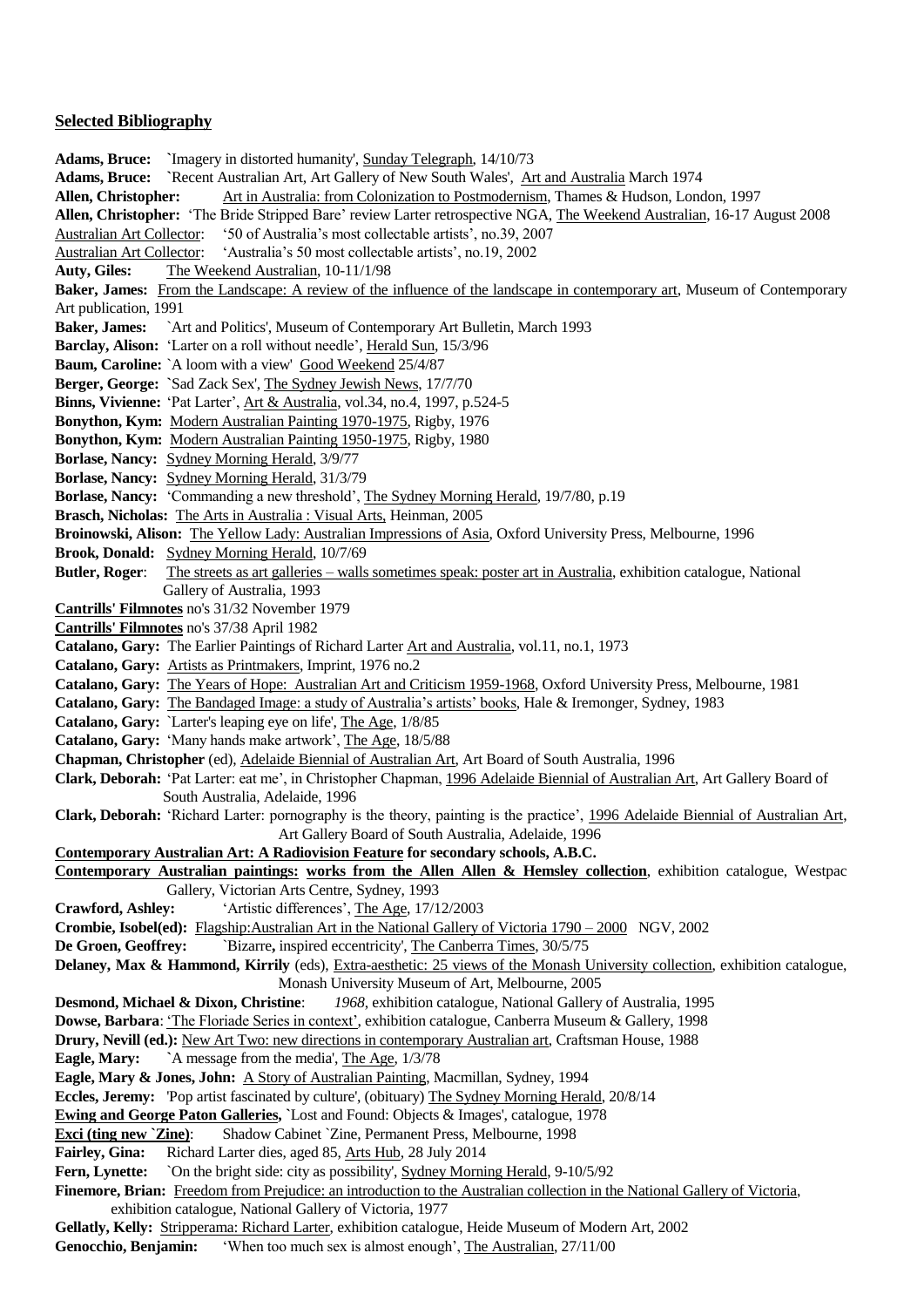**Gooding, Janda**: The Perth Prize for drawing: a review, exhibition catalogue, The Art Gallery of Western Australia, 1988 Gray, Anne (ed): Australian art in the National Gallery of Australia, National Gallery of Australia, 2002 **Halliday, Claire:** interview with Richard Larter, The Sunday Age, 12/5/02, p.6 **Hart, Deborah:** Andy and Oz: parallel visions, exhibition catalogue, National Gallery of Australia, 2007 **Hart, Deborah:** Richard Larter: a retrospective, National Gallery of Australia, Canberra, 2008 Hart, Deborah: Richard Larter: Obituary **Henshaw, John:** The Sun, 17/10/73 Horton, Mervyn (ed): Present Day Art in Australia, Ure Smith, Sydney, 1969 **Horton, Mervyn (ed):** Australian Painters of the Seventies, Sydney, Ure Smith, 1975 **James, Bruce:** `Galleries' Sydney Morning Herald 27/9/96 **James, Bruce:** 'The picture's in the mail', The Sydney Morning Herald, 7/8/99, Spectrum, p.12 **James, Bruce:** 'Nothing to Heide – tracking the figurative impulse in Larter', The Sydney Morning Herald, 24/7/02, p.16 **Jelbart, Mary Lou:** 'Sight lines', Radio National, 2/4/96 **Larter, Richard:** The magnificent slum, 1970 Larter, Richard: You can't drum, 1970 Larter, Richard: Thirteen Sections: A Semiotext, 1968, 1994 Larter, Richard: 'Madness or Freedom?' Shadow Cabinet `Zine, Permanent Press, Melbourne, 1998 Larter, Richard: Incondite Incantations: for Pat, writings, poems and performance scripts, 1966 – 2001 **Legge, Sonia:** 'Richard Larter at the NGA', an interview with Richard Larter, Artist Profile Magazine, Issue 24, 2013 **Lloyd, R Ian & McDonald, John:** Studio: Australian painters on the nature of creativity, R Ian Lloyd Productions, 2007 **Lucas, Clay:**'Rave on, Richard: Larter celebrates seventy years of energy and passion', Art & Australia, vol.37, no.2, 1997, **Lynn, Elwyn:** The Bulletin, 19/7/69 **Lynn, Elwyn:** `The use of pornography in painting', The Bulletin, 20/11/71 **Lynn, Elwyn:** The Weekend Australian, 16-17/7/88 **Makin, Jeff:** 'Pop eye flexes its muscles', Herald Sun, 16/4/07 **Marsh, Anne:** 'Abstract view of a past world', Herald Sun, 17/1/96 **McCulloch, Alan:** The Encyclopaedia of Australian Art, Allen & Unwin, 1994 p.413-4 **McCulloch, Alan et al:** The New Encyclopaedia of Australian Art, Miegunyah Press, 2006 **McDonald, John:** 'Extremes in quality of the experience', The Sydney Morning Herald, 27/8/94 **McDonald, John:** `The shock of the decadent', Sydney Morning Herald, 9/3/96 **McDonald, John:** 'Grandfather of pop', review of Larter retrospective, NGA, The Sydney Morning Herald, 9-10 August 2008 **McGrath, Sandra:** The Australian, 23/10/76 **McIntyre, Arthur:** The Australian, 1/9/77 **McIntyre, Arthur:** `Time for re-evaluation' in Art and Australia, vol.24 no.3, Fine Arts Press, 1987 **McKenzie, Rob:** 'Fluoro is something so eye-offensive and eye-attracting', Natural Selection Magazine, no.1, Summer 2004, www.naturalselection.org.nz, viewed 27/5/08 **McKenzie, Robyn:** 'A colourful, well-stocked Larter', The Age, 2/7/97 **McKenzie, Robyn:** 'The 1960s: Australia's awakening', The Age, 24/4/96 **McPhee, John:** TECCA 2: Joan and Peter Clemenger triennial exhibition of contemporary Australian art, National Gallery of Victoria, 1996 **Maloon, Terence:** `If you can't visit Marrakech here's the next best thing', Sydney Morning Herald 10/7/82 **Maloon, Terence:** Richard Larter, a survey 1985: an exhibition arranged by the University Art Museum, University of Queensland, 1985 **Mendelssohn, Joanna:** Ghost who walks can never die: an exhibition of comic strip and other superheroes in Australian art, exhibition catalogue, Newcastle Region Art Gallery, 1/9-2/10/77 **Mendelssohn, Joanna:** The Grandfather of Oz Pop Art: Still Rocking, The Bulletin, 5/11/91 **Mendelssohn, Joanna:** `Richard Larter - figurative paintings'. Art and Australia, September 1992 **Mendelssohn, Joanna:** `The Stripped rather than the teased: Richard Larter and Eroticism' Art and Australia vol.30 no.1, Spring 1992 **Mendelssohn, Joanna:** The Australian, 29/3/96 **Mendelssohn, Joanna:** 'Exposing Pat Larter', Art & Australia, vol.42, pl.3, Autumn 2005, pp.416-23 **Mendelssohn, Joanna:** Larter family values, exhibition catalogue, Casula Powerhouse Arts Centre & Liverpool Regional Museum, Liverpool, 2006 **Mendelssohn, Joanna:** 'Richard Larter: landscapes of feeling and the seasons of art', Artlink, vol.26, no.4, December 2006 **Modern art in the United States: a selection from the collections of the Museum of Modern Art, New York**, exhibition catalogue, the Tate Gallery, London, 5/1-12/2/56, Arts Council of Great Britain, 1955 **Mollison, James:** The Australian Collection Art and Australia, January-April 1977 **Murphy, Bernice:** Australian Perspecta 1983: a biennial survey of contemporary Australian art, exhibition catalogue, Art Gallery of New South Wales, Sydney, 1983 **Murray Cree, Laura & Drury, Nevill (eds):** Australian Painting Now, distributed in Australia by Craftsman House in association with G+B Arts International, 2000 Niagara Galleries: Richard Larter, exhibition catalogue, Melbourne, 1991 Niagara Galleries: Richard Larter, exhibition catalogue, Melbourne, 1992 Niagara Galleries: Richard Larter, exhibition catalogue, Melbourne, 1993